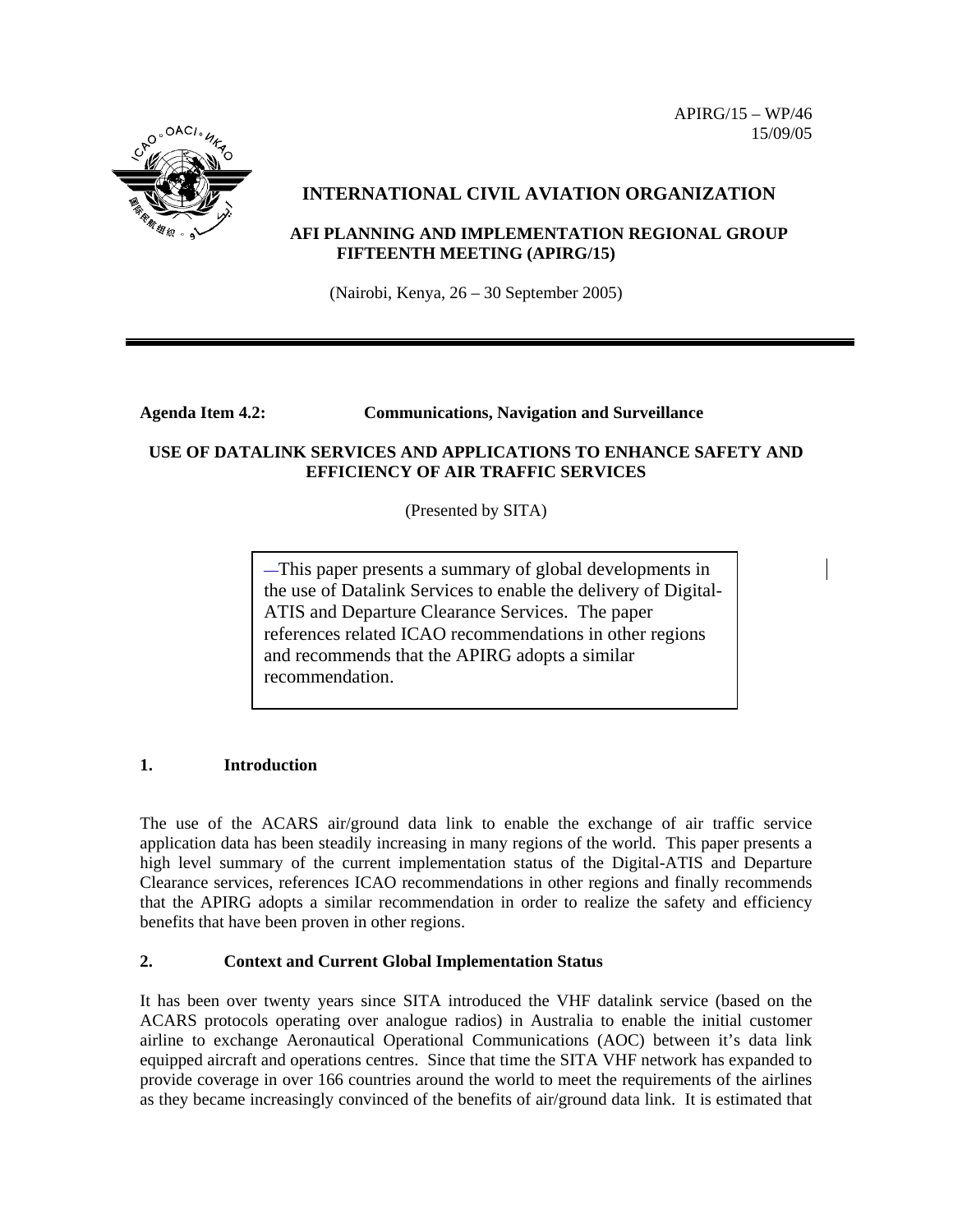approximately 10,000 aircraft are today equipped with VHF data link avionics. The VHF data link services was complemented in 1991 by the availability of the global Satellite data-link and voice service that is provided via the INMARSAT satellites. Today there are approximately 2,000 air transport aircraft that are equipped with satellite avionics.

Recognizing the increasing numbers of aircraft equipped with data link avionics a number of Air Navigation Service Providers (ANSPs) initiated trials in the early 1990's to evaluate the use of data link technology for initial data link applications such as Oceanic Clearance Messages (e.g. NavCanada in 1989), Digital-ATIS (DSNA France in 1995) and Departure Clearance (DSNA France in 1993). These evaluations proved to be so successful and popular with both Air Traffic Controllers and Pilots that they have, over time, evolved to become standard operational services. Today there are many ANSPs that are either providing operational services or conducting/planning trials as per annex 1.

## **3. Benefits of Digital-ATIS and Departure Clearance**

## **a. Digital-ATIS**

- D-ATIS implementation enables to significantly improve ATS efficiency by reducing controllers workload: Meteorological data is automatically retrieved and updated on the user interface, while a synthesized voice automatically generates the ATIS message at the controller's request or fully automatically.
- With D-ATIS, the ATIS information is made available to the pilot in written format, removing the need to transcribe broadcast information from the ATIS frequency.
- The data link D-ATIS service eliminates the risk of misunderstandings due to poor VHF voice quality, hence improving safety.
- As well, the D-ATIS information can be accessed via satellite datalink in areas outside VHF coverage, providing worldwide coverage.
- Finally, the ATIS voice messages can be updated more frequently, while the "update contract" of the data link service enables pilots to receive ATIS information at each update.

## **b. Departure Clearance**

- The implementation of Datalink Departure Clearance (DCL) eliminates potential misunderstandings due to VHF voice, hence enabling the ATC to provide a safer and more efficient service to their users.
- DCL also enables to reduce controllers' workload, as DCL requests can be handled in sequence, and processed by a single keystroke, as convenient.
- On the pilot side, the use of a data link service provides de-synchronization of the DCL procedure: the pilot can request his clearance and then continue to prepare for the flight instead of monitoring the ATC frequency.
- For busy airports, the use of DCL data link results in a significant decrease in ATC tower frequency congestion.

D-ATIS and DCL data link services have been implemented, or are in the process to be implemented, by some states of the APIRG region. SITA is of course strongly supporting these initiatives, and is available to provide any further information or support to regional ATS Providers willing to develop D-ATIS or/and DCL demonstrations or operational deployment.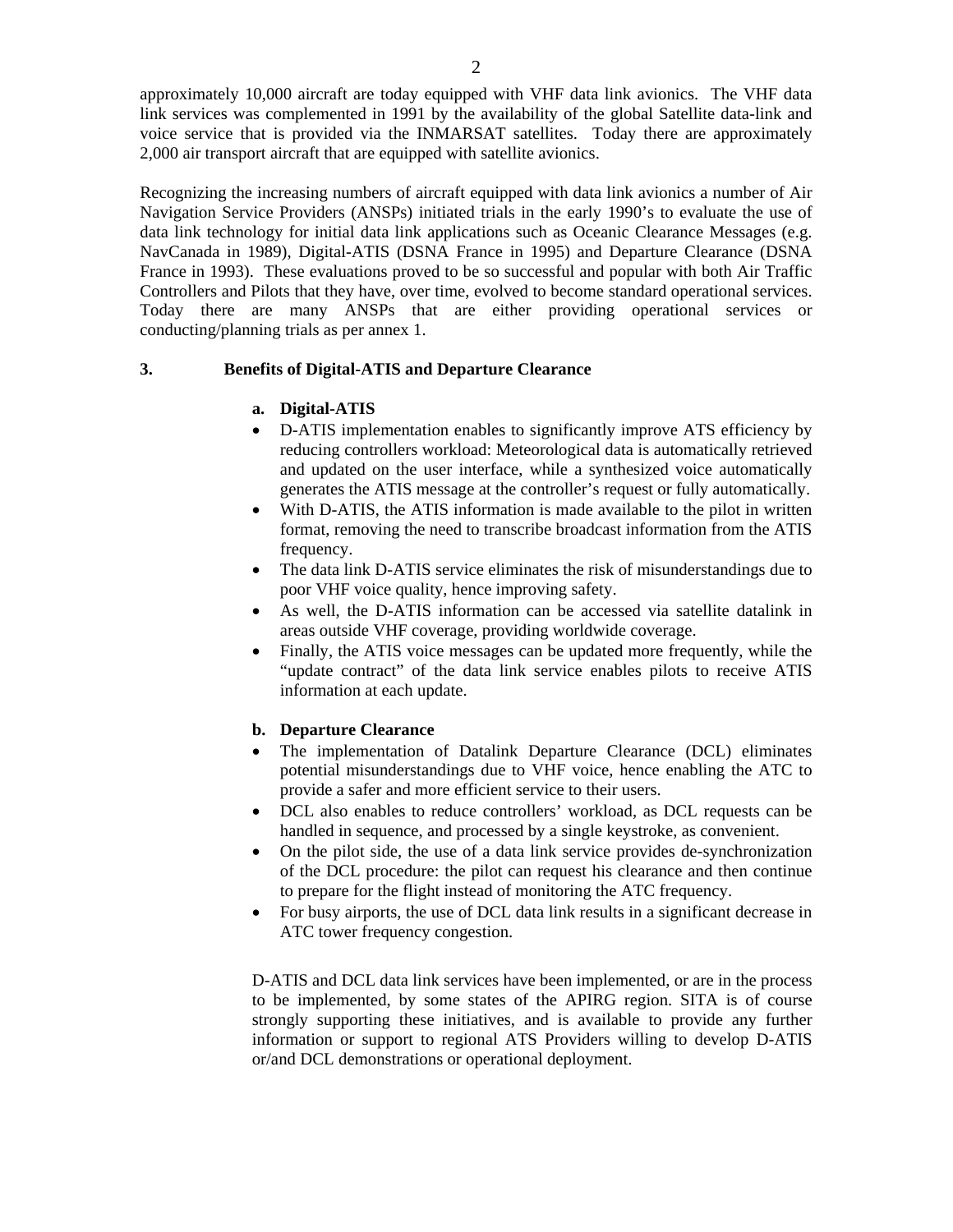#### **4. ICAO Recommendations for D-ATIS and Departure Clearance for other Regions**

#### **a. ASIA/PACIFIC Planning and Implementation Group (APANPIRG)**

The  $14<sup>th</sup>$  meeting of the APANPIRG (August 2003) identified the need to include the implementation of Digital-ATIS and Departure Clearance services via data link into the list of key priorities for CNS/ATM implementation based on the benefits identified. APANPIRG15/WP21 refers.

#### **b. Middle-East Planning and Implementation Group (MIDANPIRG)**

The MIDANPIRG CNS/ATM/IC-SG/2 meeting (March 2005) drafted a conclusion (2/1) as follows: "That MID States, not having done so, and where needs justify, are urged to implement in their international airports the dissemination of the ATIS and Pre-Departure Clearance via data link (D-ATIS and PDC).

#### **c. CAR/SAM Regional Planning and Implementation Group (GREPECAS)**

The Twelfth Meeting of the CAR/SAM Regional Planning and Implementation Group **(**GREPECAS), held in June/2004, has concluded that the CAR/SAM States/territories/international organizations and users, based on ICAO existing recommendations, to the cost/benefit aspects and considering the existence of technology installed in ground and on board aircraft, should continue with the implementation of the applications feasible to be used with ACARS data and FANS 1/A during the transition towards the implementation of ATN. (Conclusion 12/42 – Final Report)

#### **5. Recommended Action**

- 5.1 The meeting is invited to:
	- a) note the safety and efficiency benefits that the Digital-ATIS and Departure Clearance services bring to Air Traffic Service Providers and airlines alike;
	- b) develop a recommendation covering the implementation of these services in the regions international airports taking into account the recommendations developed in other regions;
	- c) note that SITA is willing to support the establishment of funded trials in order to enable the Air Traffic Service providers to acquire experience with the delivery of these services.